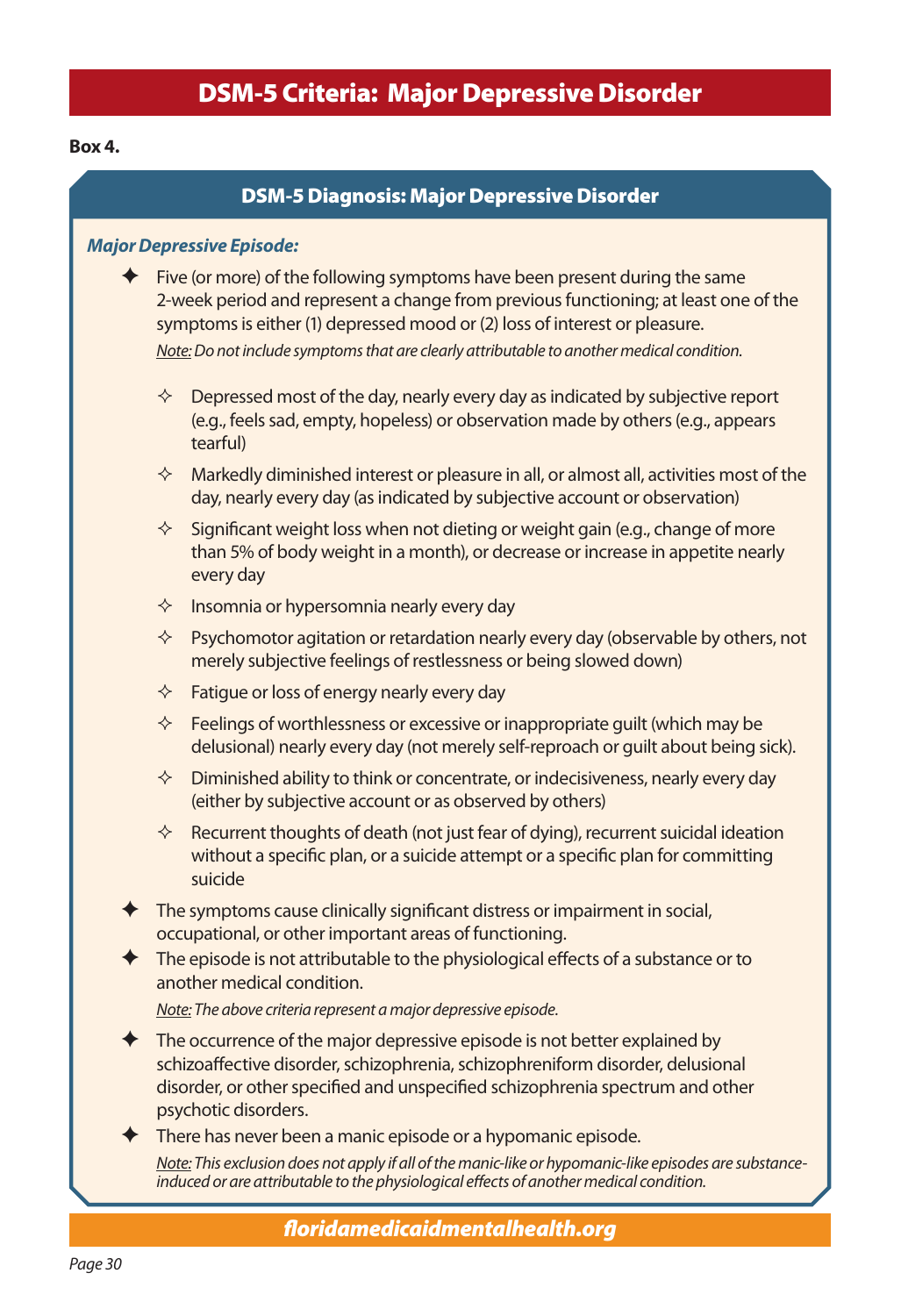# Treatment of Major Depressive Disorder

*Note: Treatment recommendations are based on levels of evidence and expert opinion. For a description of the criteria for each level, see page 4.* 

**Conduct comprehensive assessment and use measurement-based care. Refer to Principles of Practice on pages 6–11.**

**The therapeutic objectives of acute treatment are to assure safety, measure response to therapy, provide psychoeducation to patient and circle of care, and to begin the process of symptomatic, syndromal, and functional recovery.**

### *Strongly recommend psychiatric consultation prior to initiation of therapy + psychotherapeutic medication using a multi-disciplinary approach if treated by a non-psychiatrist.*

Assess for:

- Current/Prior hypomania/mania, symptoms/episodes\*
- **n** Psychiatric and medical comorbidities (e.g., substance-related disorders, anxiety disorders, obesity, diabetes)
- **n** Presence of specifiers, notably: psychosis, mixed features, suicidality
- **n** Presence of cognitive dysfunction (e.g., memory complaints; difficulty with concentration, making decisions, and thinking clearly)
- **Assess for recurrence vulnerability factors (e.g., symptom severity, age of onset, number of** depressive episodes)
- **n** Manual-based psychotherapy (e.g., CBT) or exercise therapy may be an appropriate treatment option for mild depression (e.g., PHQ-9 score 5 through 9).

*\*Note: Rule out the possibility of bipolar disorder in individuals presenting with depressive symptoms.*

#### **Level 1 Initial Treatment:**

- Antidepressant Monotherapy trial at adequate dose and evaluate\*:
	- $\Diamond$  Selective serotonin reuptake inhibitor (SSRI)\*\*, serotonin-norepinephrine reuptake inhibitor (SNRI), or vortioxetine
	- $\Leftrightarrow$  Bupropion or mirtazapine
- If partial response at 2 to 4 weeks, may continue for another 2 to 4 weeks or go to Level 2.
- If no response at 4 weeks, ensure dose optimization and go to Level 2.

### *Notes:*

*\*Medication response is more pronounced in moderate to severe depression.*

*\*\*Consider propensity for drug-drug interactions and differential risk for teratogenicity.*

*Initiate combination therapy for individuals with recurrent depression, persistent depressive disorder, and history of trauma. Be vigilant of emergence of hypomanic symptoms.*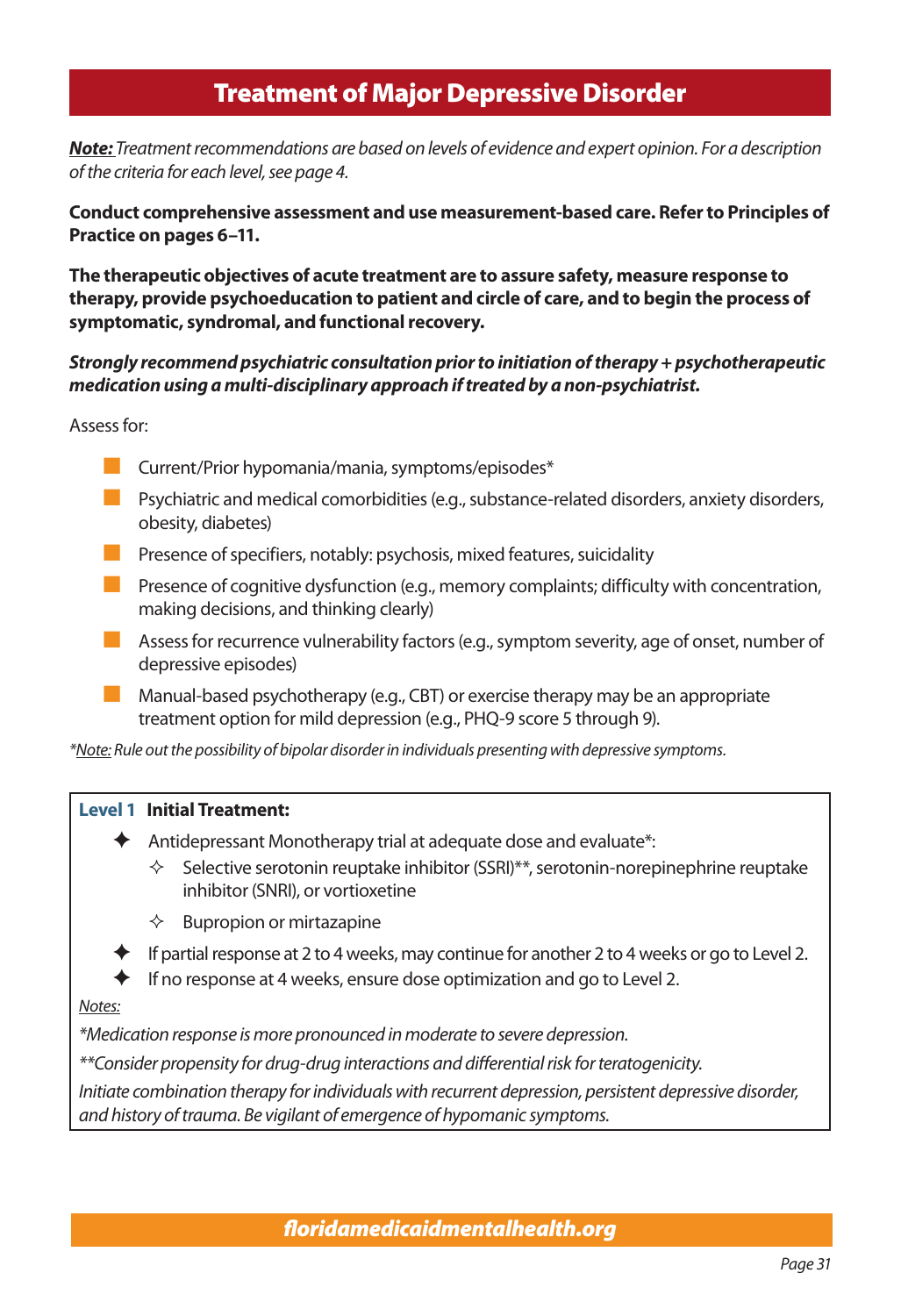# Treatment of Major Depressive Disorder *(continued)*

|  |   | Level 2 If Level 1 is ineffective and/or not well tolerated:                                                                                                                                 |
|--|---|----------------------------------------------------------------------------------------------------------------------------------------------------------------------------------------------|
|  |   | Evaluate adherence                                                                                                                                                                           |
|  |   | Ensure dose optimization of medication used in Level 1.                                                                                                                                      |
|  |   | Switch to different monotherapy agent from different or same class (SSRI,                                                                                                                    |
|  |   | SNRI, bupropion, or mirtazapine).                                                                                                                                                            |
|  |   | Combine existing monotherapy with:                                                                                                                                                           |
|  | ✧ | Evidence-based psychotherapy (e.g., CBT, IPT)                                                                                                                                                |
|  | ✧ | Second-generation antipsychotic FDA-approved for augmentation<br>therapy for major depressive disorder (MDD) (i.e., aripiprazole or                                                          |
|  |   | brexpiprazole; quetiapine is level 3 due to tolerability concerns)                                                                                                                           |
|  | ✧ | Intranasal esketamine or intravenous racemic ketamine. In the case of                                                                                                                        |
|  |   | intranasal esketamine, co-administration with a separate antidepressant.                                                                                                                     |
|  | ✧ | An antidepressant (avoid SSRI and SSRI/SNRI combinations)                                                                                                                                    |
|  |   | Note: FDA-approved adjunctive agents for MDD are select atypical antipsychotics. Preliminary<br>evidence evaluating comparative effectiveness of adjunctive antidepressant versus adjunctive |
|  |   | atypical antipsychotic medications indicates superior efficacy for adjunctive antipsychotics and                                                                                             |
|  |   | superior tolerability for adjunctive antidepressants.                                                                                                                                        |
|  |   | Level 3 If Levels 1 and 2 are ineffective and/or not well tolerated:                                                                                                                         |
|  |   | Evaluate adherence                                                                                                                                                                           |
|  |   | Seek psychiatric consultation                                                                                                                                                                |
|  |   | (SSRI or SNRI) + quetiapine (tolerability concerns)                                                                                                                                          |
|  |   | (SSRI or SNRI) + (lithium or T3)                                                                                                                                                             |
|  |   | (SSRI or SNRI) + (L-Methylfolate or S-adenosylomethionine)                                                                                                                                   |
|  |   | Tricyclic antidepressant (TCA)                                                                                                                                                               |
|  |   | Monoamine oxidase inhibitor (MAOI)                                                                                                                                                           |
|  |   | Electroconvulsive therapy (ECT)                                                                                                                                                              |
|  |   | Transcranial magnetic stimulation (TMS)*                                                                                                                                                     |
|  |   | *Note: Most evidence for TMS is in the acute treatment.                                                                                                                                      |
|  |   | Level 4 If Levels 1 - 3 are ineffective and/or not well tolerated:                                                                                                                           |
|  |   | Re-evaluate diagnosis if patient has failed to respond to 2                                                                                                                                  |
|  |   | or more treatments                                                                                                                                                                           |
|  |   | Monoamine oxidase inhibitor (MAOI) augmentation                                                                                                                                              |
|  |   | (AVOID CONTRAINDICATED COMBINATIONS)                                                                                                                                                         |
|  |   | L-methylfolate augmentation                                                                                                                                                                  |
|  |   | Triple drug combination (little evidence exists                                                                                                                                              |
|  |   | supporting or refuting this strategy)                                                                                                                                                        |
|  |   | (SSRI or SNRI) + mirtazapine + bupropion<br>✧<br>$\diamond$ (SSRI or SNRI) + mirtazapine + lithium*                                                                                          |
|  |   | $\diamondsuit$ (SSRI or SNRI) + bupropion + second generation                                                                                                                                |
|  |   | antipsychotic (SGA)                                                                                                                                                                          |
|  |   | Other neuromodulatory approaches [e.g., vagus nerve                                                                                                                                          |
|  |   | stimulation (VNS)]                                                                                                                                                                           |
|  |   | *Note: Caution should be used when prescribing lithium due to increased risk<br>to the fetus with use during pregnancy (i.e., Ebstein's anomaly).                                            |
|  |   |                                                                                                                                                                                              |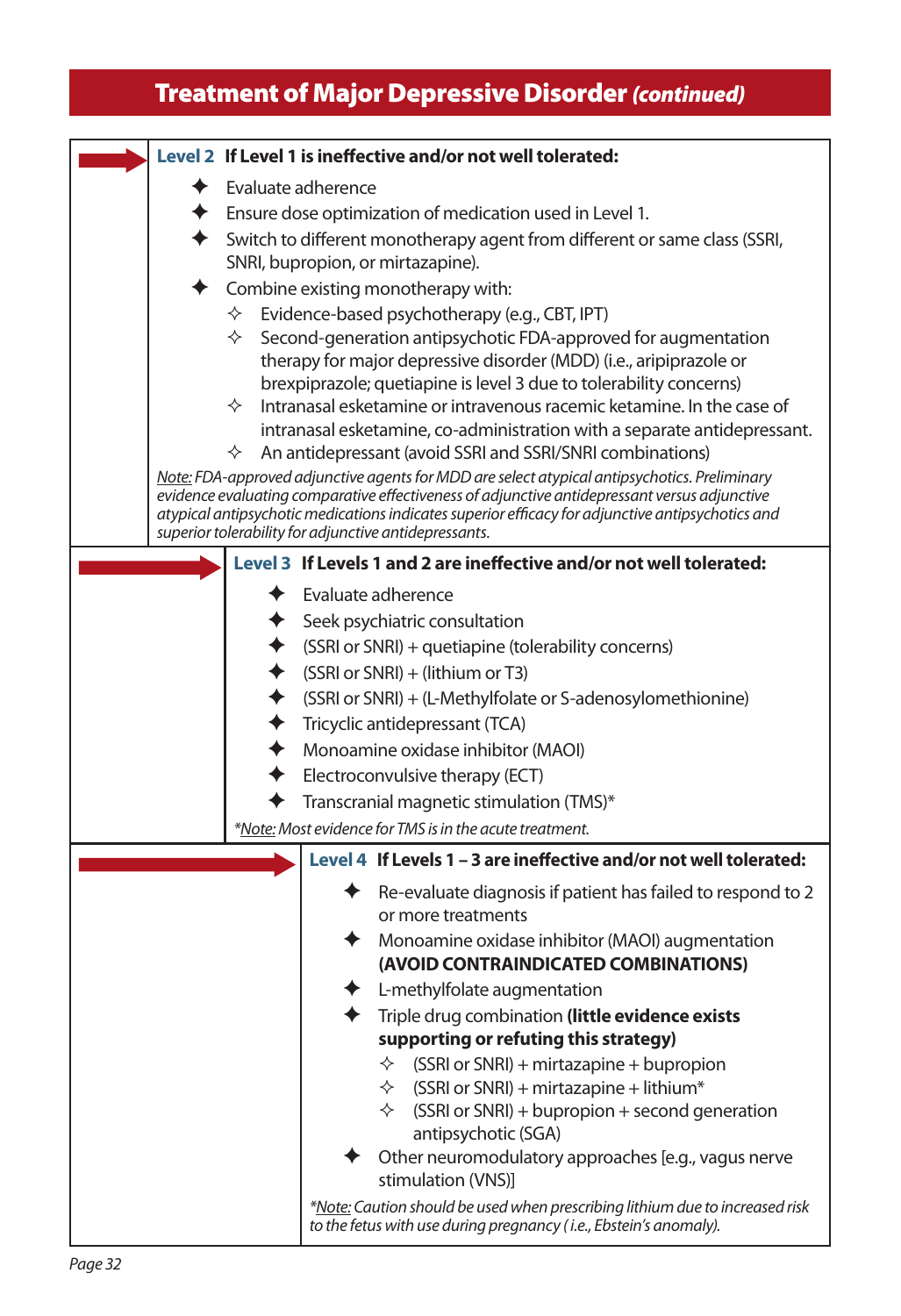# Treatment of Major Depressive Disorder with Mixed Features

*Note: Treatment recommendations are based on levels of evidence and expert opinion. For a description of the criteria for each level, see page 4.* 

**Conduct comprehensive assessment and use measurement-based care. Refer to Principles of Practice on pages 6–11.**

**Mixed features are subsyndromal hypomanic features defined according to the Diagnostic and Statistical Manual of Mental Disorders, Fifth Edition (DSM-5).**

#### *Strongly recommend psychiatric consultation prior to initiation of therapy + psychotherapeutic medication using a multi-disciplinary approach if treated by a non-psychiatrist.*

Assess for:

- Prior history of hypomania/mania
- Psychiatric and medical comorbidities (e.g., substance use disorders, anxiety disorders, obesity, diabetes)

#### **Level 1 Initial Treatment:**

- Minimal evidence for treating major depressive order (MDD) with mixed features specifier
- Discuss treatment option, including evidence-based psychotherapy [Cognitive Behavioral Therapy (CBT), Interpersonal Psychotherapy (IPT), Behavioral Activation]
- Consider FDA-approved second generation antipsychotic (SGA)<sup>\*\*</sup> for augmentation in MDD or mood stabilizer (e.g., lithium\*)
- Antidepressant monotherapy 4 to 8 week trial at adequate dose and evaluate
	- Selective serotonin reuptake inhibitor (SSRI), serotonin-norepinephrine reuptake inhibitor (SNRI), or vortioxetine
	- Bupropion (if tolerability concerns) or mirtazapine

*Note: Antidepressant monotherapy in MDD with subsyndromal hypomania may be associated with a higher rate of suboptimal therapeutic outcomes when compared to MDD without subsyndromal hypomania.*

- For all Level 1 treatments, if partial response at 4 weeks, may continue for another 2 to 4 weeks or go to Level 2.
- For all Level 1 treatments, if no response at 4 weeks, ensure dose optimization and go to Level 2.

#### **Level 2 If Level 1 is ineffective and/or not well tolerated:**

- $\triangleleft$  Reassess for hypomania/mania
- $\blacklozenge$  Ensure dose optimization of medication used in Level 1
- $\blacklozenge$  Switch to lurasidone monotherapy or adjunct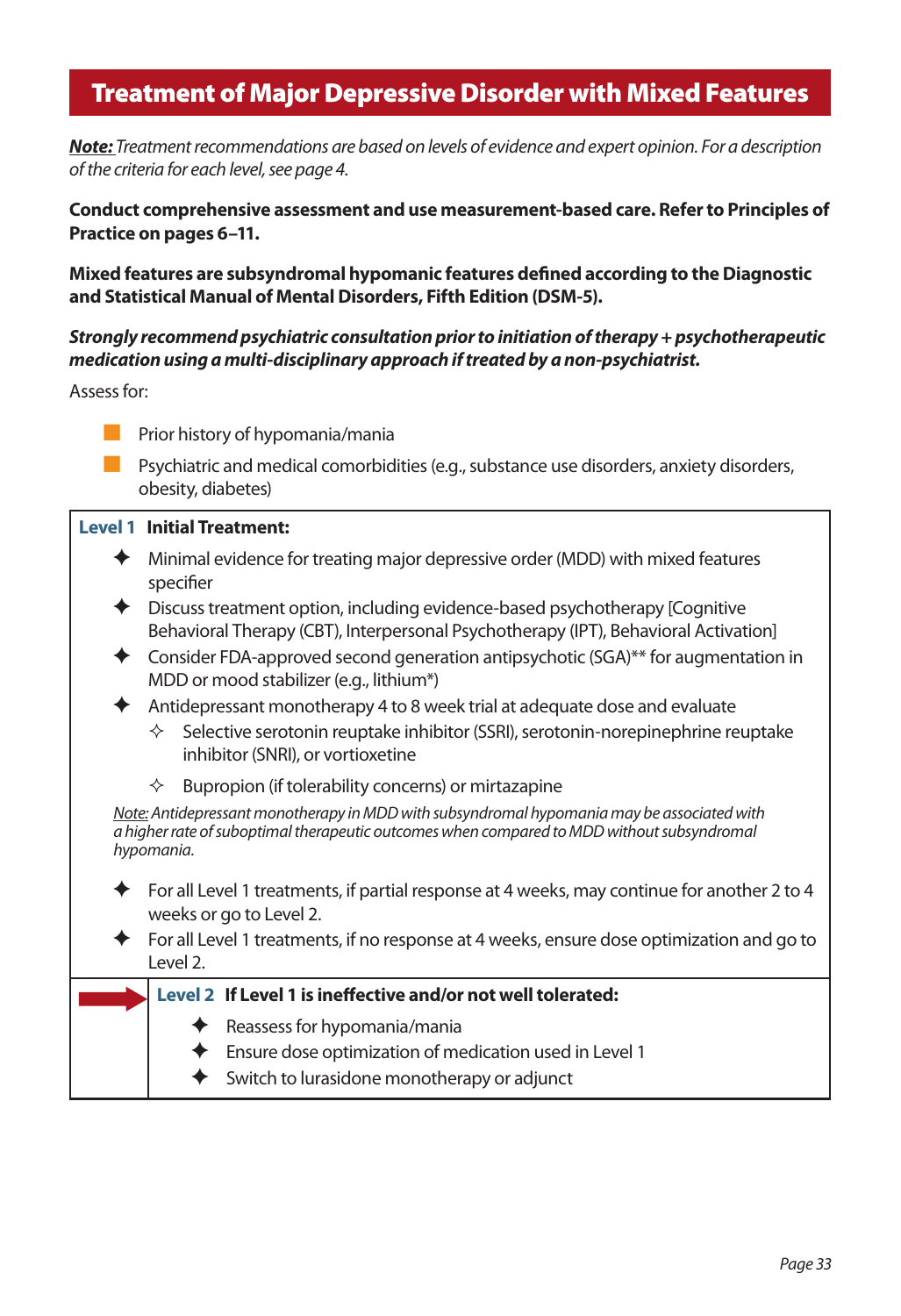### Treatment of Major Depressive Disorder with Mixed Features *(continued)*

| <b>Level 3</b> | If Levels 1 and 2 are ineffective and/or not well tolerated:                                                                                               |
|----------------|------------------------------------------------------------------------------------------------------------------------------------------------------------|
|                | Alternative adjunctive SGA or lithium or lamotrigine                                                                                                       |
|                | $\blacklozenge$ Consider electroconvulsive therapy (ECT) or transcranial magnetic<br>stimulation (TMS)                                                     |
|                | Alternative antidepressants, including tricyclic antidepressant<br>(TCA), monoamine oxidase inhibitor (MAOI), or first generation<br>antipsychotic (FGA)** |

*Notes:*

*\*Caution should be used when prescribing lithium, lamotrigine, divalproex or carbamazepine to women of reproductive age due to increased risks to the fetus with use during pregnancy, including neural tube and other birth*  defects. Please see Florida Best Practice Recommendations for Women of Reproductive Age with Serious Mental *Illness and Comorbid Substance Use Disorders and online guideline on the Pharmacological Treatment of Mood Disorders During Pregnancy available at floridamedicaidmentalhealth.org.*

*\*\*Side-effect concerns with these agents include weight gain, metabolic syndrome, and extrapyramidal symptoms (EPS). Side-effects warrant vigilance and close monitoring on the part of the clinician.*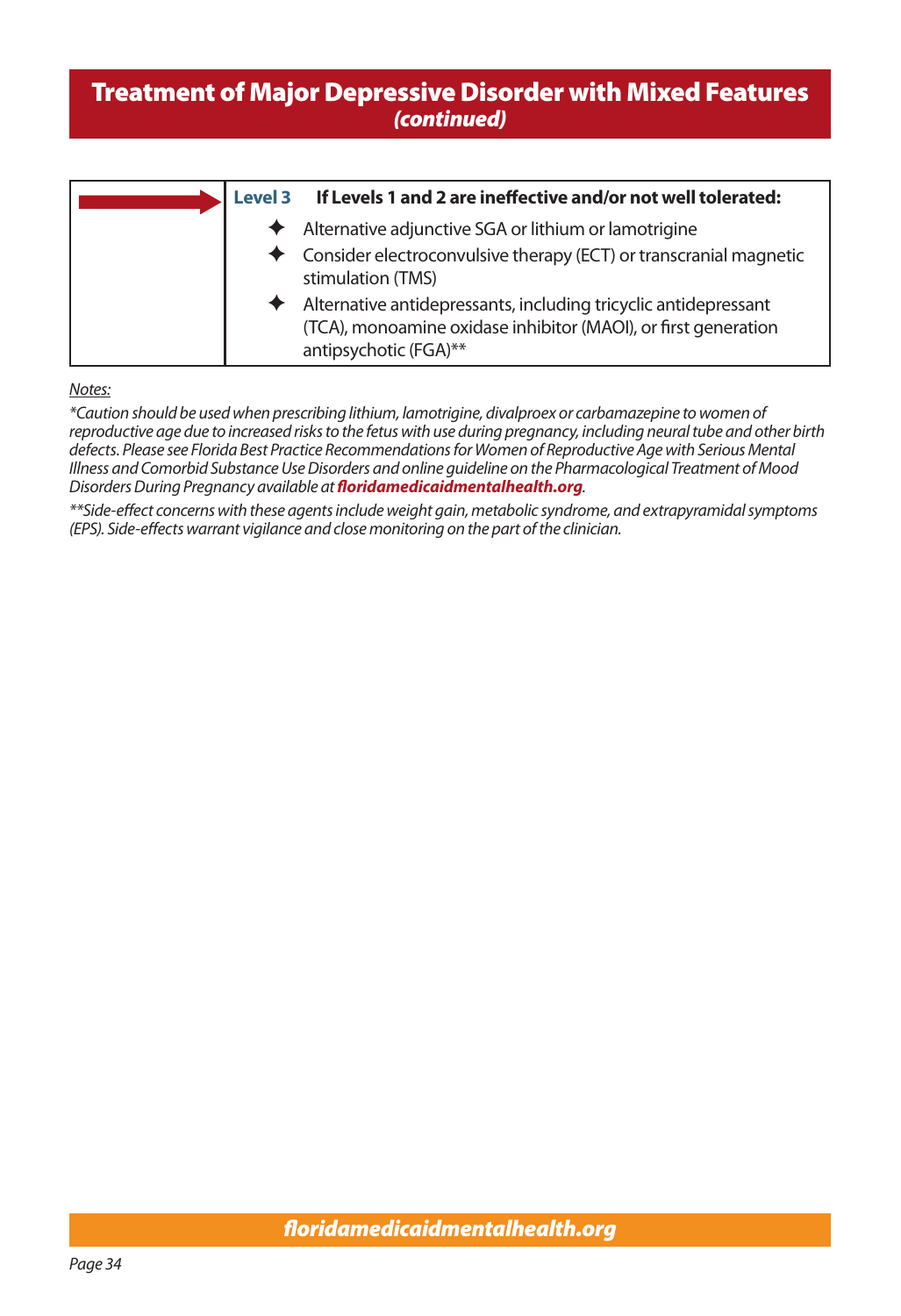# Treatment of Major Depressive Disorder with Psychotic Features

*Note: Treatment recommendations are based on levels of evidence and expert opinion. For a description of the criteria for each level, see page 4.* 

**Conduct comprehensive assessment and use measurement-based care. Refer to Principles of Practice on pages 6–11.**

**Psychotic features are the presence of delusions and/or hallucinations as defined by the Diagnostic and Statistical Manual of Mental Disorders, Fifth Edition (DSM-5). Psychotic features may be mood-congruent, where the content of all delusions and/or hallucinations are consistent with typical depressive themes of personal inadequacy, guilt, disease, death, nihilism, or deserved punishment, or mood-incongruent, where the content of the delusions and/or hallucinations either does not involve these typical depressive themes or is a mixture of mood-congruent and mood-incongruent themes.**

#### *Strongly recommend psychiatric consultation prior to initiation of therapy + psychotherapeutic medication using a multi-disciplinary approach if treated by a non-psychiatrist.*

Assess for:

- Prior history of hypomania/mania
- If MDD with psychosis presents post-partum, evaluate for bipolar disorder.
- **n** Psychiatric and medical comorbidities (e.g., substance use disorders, anxiety disorders, obesity, diabetes)

### **Level 1 Initial Treatment:**

- $\blacklozenge$  Treatment with Level 1 antidepressant for major depressive disorder without psychotic features. Selective serotonin reuptake inhibitor (SSRI) or serotonin-norepinephrine reuptake inhibitor (SNRI) or vortioxetine + second generation antipsychotic (SGA)\*
- Electroconvulsive therapy (ECT) (if patient safety is an immediate concern)
- F Cognitive-behavioral therapy (CBT) and interpersonal psychotherapy (IPT) are not recommended as a first-line modality.

*\*Consider extrapyramidal symptoms (EPS) risk and metabolic concerns, including weight gain.*

| Level 2 | If Level 1 is ineffective and/or not well tolerated: |                                                                                |  |  |
|---------|------------------------------------------------------|--------------------------------------------------------------------------------|--|--|
|         | Alternative antidepressant + SGA combination         |                                                                                |  |  |
|         | <b>FCT</b>                                           |                                                                                |  |  |
|         | Level 3                                              | If Levels 1 and 2 are ineffective and/or not well tolerated:                   |  |  |
|         |                                                      | Re-evaluate diagnosis                                                          |  |  |
|         |                                                      | Other antidepressant combinations with SGA                                     |  |  |
|         |                                                      | Other antidepressant combinations with first generation<br>antipsychotic (FGA) |  |  |
|         |                                                      | ECT (if not attempted earlier)                                                 |  |  |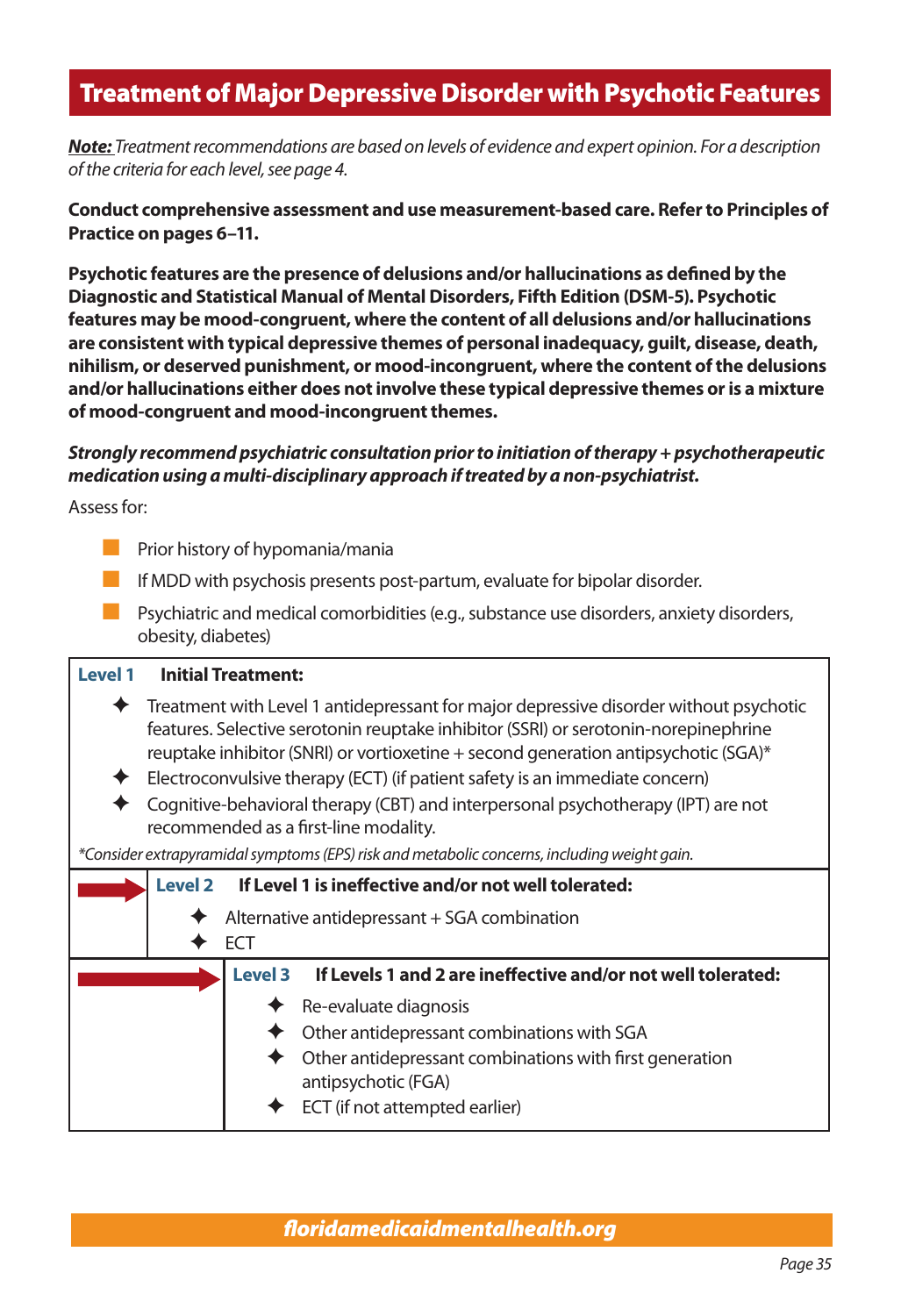### **Roger S. McIntyre, M.D., FRCPC Professor of Psychiatry and Pharmacology, University of Toronto Director, Depression and Bipolar Support Alliance (DBSA)**

### **INTRODUCTION**

Convergent evidence from international studies indicates that Major Depressive Disorder (MDD) is one of the most common mental disorders affecting adult populations. Within the broader category of "non-communicable" chronic diseases (i.e., NCDs), MDD is associated with relatively higher rates of disability (e.g., impairment in role function) when compared to most other NCDs (e.g., diabetes mellitus) and is also associated with premature mortality of up to 10 years of potential years of life lost. In addition to being a highly disabling disorder, MDD is also a risk factor for several other NCDs (e.g., cardiovascular disease) and has been demonstrated to complicate health outcomes from conditions ranging from cardiovascular disease and diabetes to obesity.

Emerging evidence indicates that, in some cases, MDD exhibits a neuroprogressive process as evidenced by changes in brain structure, volume, and connectivity as a function of illness duration and episode frequency. This observation provides the basis for pressing the point strongly that screening for MDD should be paramount in clinical care settings that are likely to be utilized by individuals with MDD (e.g., primary care). The DSM-5 Field Trials sought to determine the interobserver agreement of the MDD phenotype. These trials reported a somewhat underwhelming kappa correlation coefficient of 0.28. Translationally, the foregoing finding comports with other lines of evidence that a large percentage of adults with MDD are either not diagnosed accurately and/or are receiving the diagnosis many years after observable characteristics of the illness appear.

Along with individual risk and aspects of heritability that are well-described in MDD, there is growing interest in the role of social determinants in both predisposing and in some cases, offering resiliency to MDD. For example, poverty and exposure to physical and sexual trauma are not only common in the life narrative of individuals with MDD, but are identified as accounting for substantial variability in the risk for MDD. Moreover, protective factors including but not limited to, social connectedness, spirituality, and meaningful interpersonal relationships have all been identified as buffering individuals against the effects of chronic uncontrollable stress. The national and global interest in loneliness involves many aspects that interdigitate with risk and resiliency for depression but the current state of the art is such that we are uncertain whether the so-called "loneliness epidemic" represents a discrete phenomenon entirely or to some extent intersects with the phenotype of MDD.

The criteria items for a depressive episode, the essential feature of MDD, are well-known to clinicians. Emerging evidence now indicates that select symptoms and domains disproportionately account for adverse patient reported outcomes (PROs) (e.g., decreased quality of life, poor functioning, life satisfaction and vitality). A consistent finding amongst patient surveys is that patients assign greater priority, relative to clinicians, to achieving optimal PROs as a therapeutic objective of antidepressant treatment. This observation further underscores of defining the therapeutic objectives in treating MDD collaboratively with affected individuals.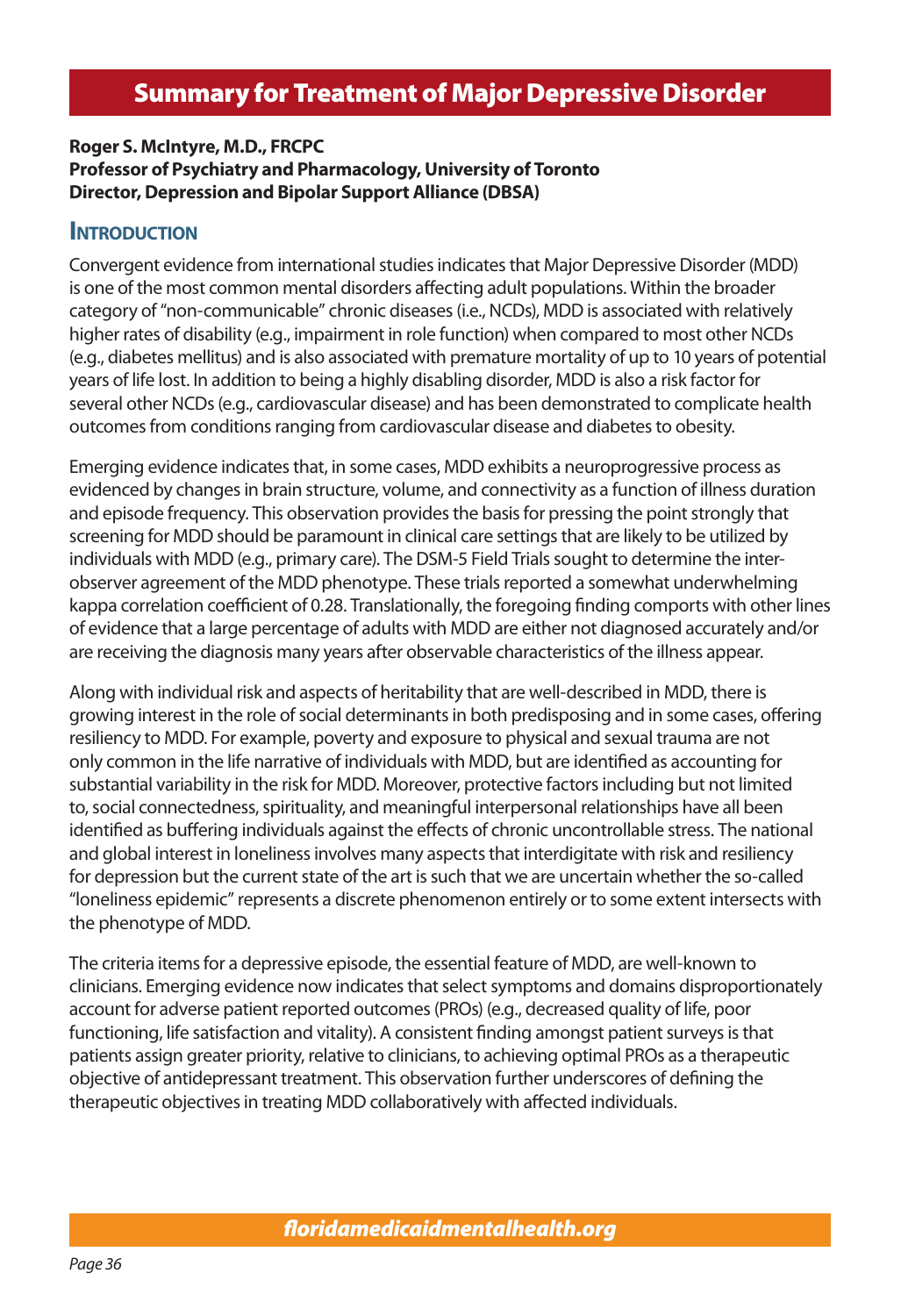### **Principles of Treatment**

Similar to the *2017-2018 Florida Best Practice Psychotherapeutic Medication Guidelines for Adults*, the emphasis for the 2019-2020 guidelines is the emphasis on full functional recovery and integration as a priority therapeutic objective in MDD. Towards this overarching and patientdesired aim, it is essential that clinicians consider self-rating instruments when screening for MDD. It is also essential that once the clinical diagnosis of MDD has been established that therapeutic objectives include full symptom mitigation and consensually agreed upon therapeutic objectives in collaboration with patients. Available evidence also indicates that individuals with MDD who function at a higher level, despite being depressed, are more likely to respond and remit with antidepressant therapy. Along with underscoring the complex interrelationship between symptoms and function in MDD, the improved symptomatic outcomes in higher functioning adults with MDD provides the impetus for simultaneously targeting symptoms and functioning in patients with MDD.

Along with careful attention to the presence of depressive symptoms, the relatively high rates of medical and mental disorder comorbidity in the MDD population provides the basis for careful attention to preventing and, when present, treating comorbidity in MDD populations. Commonly encountered comorbidities (e.g., anxiety disorder, substance use disorders, attention deficit hyperactivity disorder, eating disorders), as well as medical disorders (e.g., cardiovascular disease, obesity, diabetes mellitus) should be part of routine assessment of any adult with MDD. Moreover, as with all patients, assessing for imminent risk of suicide is critical. Unfortunately, psychiatry is unable to predict suicide in ways that are robust, evidence-based and clinically applicable. The hope is that the future, perhaps through artificial intelligence machine-learning, we position clinicians to better predict lethal self-harm.

For many individuals presenting with depression of mild severity, manual-based psychotherapy may be a preferred option. Moreover, exercise therapy has also demonstrated symptom mitigating effects in individuals with depressive episodes of milder severity. For others presenting with depression of moderate to severe depressive episodes as part of MDD, pharmacotherapy should certainly be considered. In many cases, manual-based psychotherapy can also be an alternative and/or adjunctive treatment. The current evidence base indicates that for adults with treatment-resistant MDD, manual-based psychotherapy is most effective when combined with pharmacotherapy. Moreover, combination pharmacotherapy-manual based psychotherapy approaches are recommended for persons with persistent depressive disorder, MDD with select comorbidities (e.g., obsessive compulsive disorder) and situations where patients report histories of childhood trauma and/or manifest maladaptive personality traits.

An important new entry and FDA-approved treatment for MDD in 2019 is the approval of intranasal esketamine. Intranasal esketamine is approved for adults with treatment-resistant MDD (TRD), i.e., insufficient outcome with at least 2 conventional antidepressant approaches. Consensus amongst the panel was that before a patient is identified as having TRD, it is essential to assure that they have had optimal antidepressant trials including duration and dose optimization. The committee also agreed that dose optimization for any antidepressant should occur within 2–4 weeks of initiation in keeping with "response trajectory" studies which provide replicated evidence that early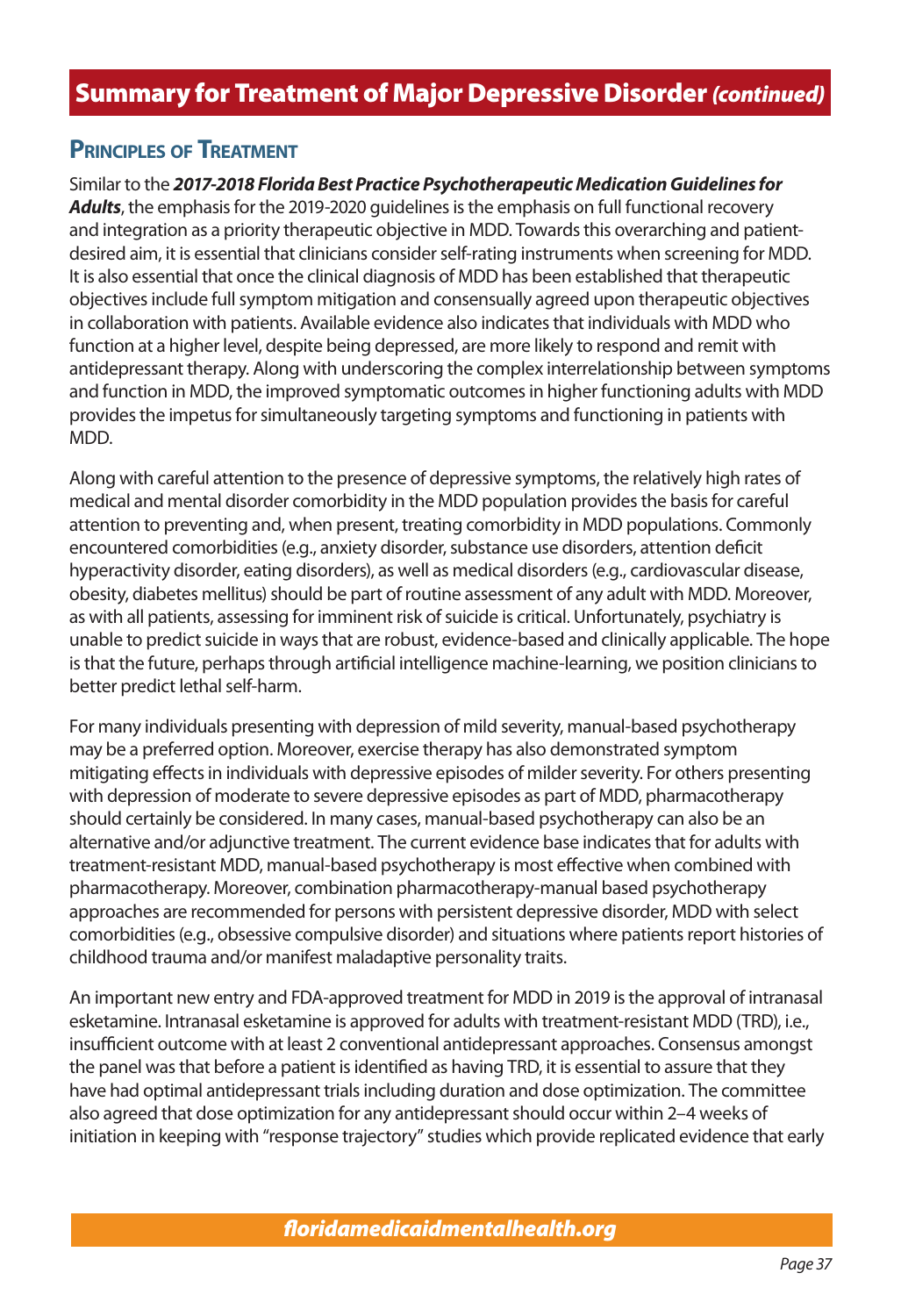# Summary for Treatment of Major Depressive Disorder *(continued)*

improvement in mood symptoms (i.e., within 2–4 weeks) has modest positive predictive value that the index agent and dose are sufficient. What is more compelling is that the lack of clinically significant improvement within 2–4 weeks (i.e., greater than or equal to 20% improvement in mood symptoms) has powerful negative predictive value (i.e., approaching 85%–90%) that the index agent and dose are insufficient, providing impetus for dose optimization at 2–4 weeks. Intranasal esketamine is approved as an adjunct to a recently initiated antidepressant; although evidence suggests that disparate ketamine formulations may mitigate suicidal ideation, it remains unclear whether ketamine formulations are capable of reducing suicide. What also remains unclear is which formulation of ketamine and/or route of delivery is superior with respect to PROs and patient acceptability. It is also strongly recommended that ketamine only be delivered in treatment centers capable of offering multidisciplinary care to patients with treatment-resistant MDD.

In addition to ketamine, intravenous brexanalone was approved for post-partum depression in 2019 by the U.S. FDA. Clinicians are encouraged to consider all treatment options for post-partum depression noting that brexanalone was the first treatment specifically developed for post-partum depression. Clinicians are also encouraged to carefully screen for the possibility of bipolar disorder in any clinical presentation of depressive symptoms, notably in individuals presenting with new onset depressive symptoms during reproductive life events (e.g., post-partum period).

Insufficient response to antidepressant medication, alone or in combination with manualbased psychotherapy, would provide the basis for recommending neurostimulation. The panel was of the view that the current state of science would support superior overall efficacy for electroconvulsive therapy (ECT) when compared to repetitive transcranial magnetic stimulation (rTMS). Notwithstanding, there are likely advantages in patient acceptability and perhaps tolerability in some cases with rTMS when compared to ECT.

### **MAJOR DEPRESSIVE DISORDER WITHOUT MIXED FEATURES**

The DSM-5 introduced mixed features specifier in the manual published in 2013. Mixed features refers to subthreshold hypomanic symptoms occurring during a depressive episode in an individual with MDD. The panel was of the view that the hazards posed by mixed features (e.g., a more complex illness presentation, higher rates of comorbidity, suicidality) as well as diminished response to conventional antidepressants warrants assessment as to the presence or absence of mixed features. In an adult who is presenting MDD without mixed features, clinicians are encouraged to select and sequence treatments according to the *2019–2020 Florida Best Practice Psychotherapeutic Medication Guidelines for Adults*.

### **MAJOR DEPRESSIVE DISORDER WITH MIXED FEATURES**

For patients presenting with MDD and mixed features, the panel was of the view that it is important to consider the possibility that the identified patient may possibly have bipolar disorder. Longitudinal studies indicate that the majority of individuals with MDD and mixed features exhibit phenotypic stability across time (i.e., they retain the diagnosis of MDD). Notwithstanding, the relative risk for bipolar disorder in adults with MDD and mixed features is increased relative to the general population. Conventional antidepressants can and should be considered with careful attention for any amplification and/or new onset hypomanic symptoms. Symptom intensification